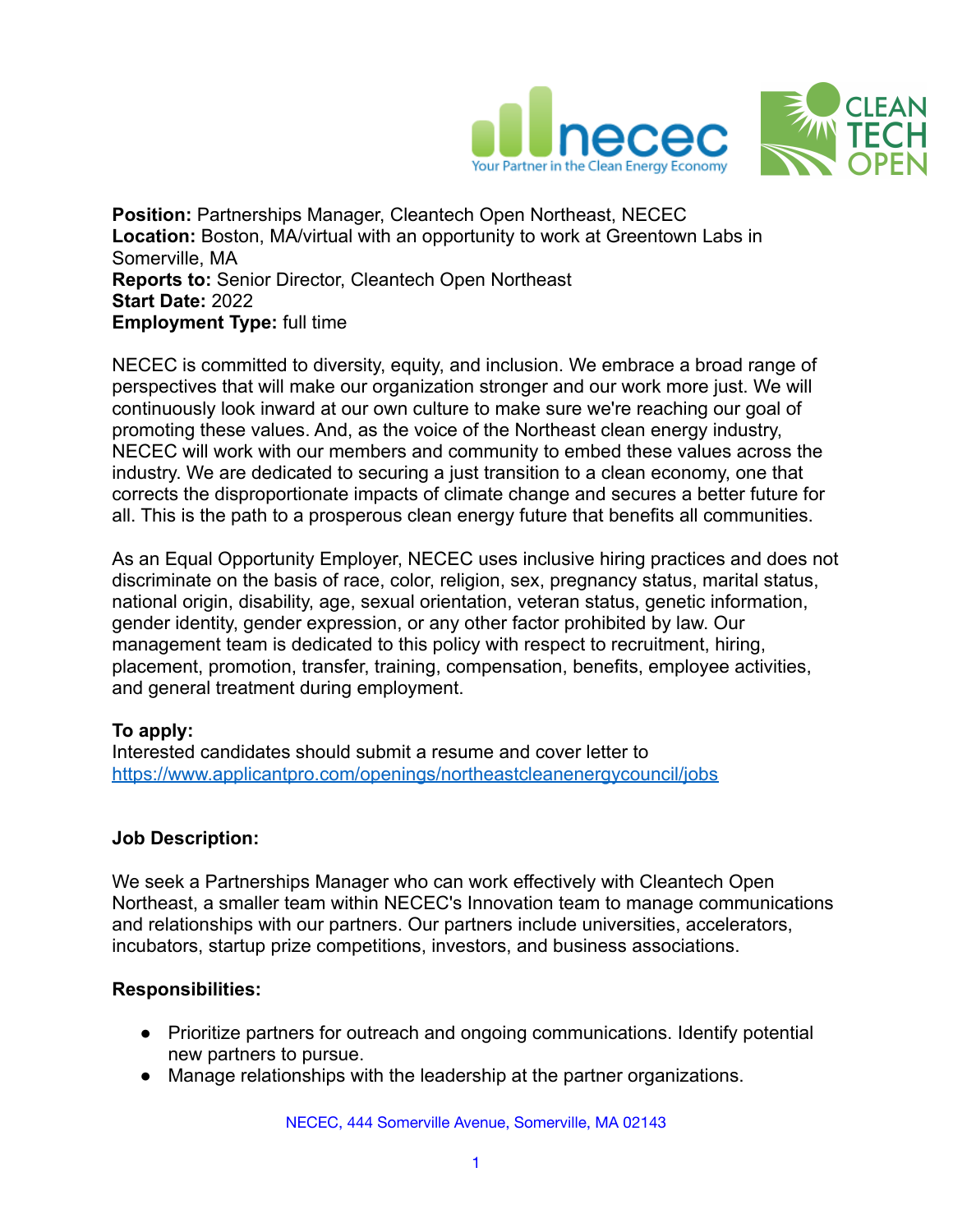

- Recruit emerging cleantech entrepreneurs to participate in the Cleantech Open Northeast. The focus is on growing the number of startup applicants, increasing diversity, and identifying the startups with the greatest environmental impact and potential for market success.
- Recruit diverse mentors -- from across the region, and with varied backgrounds and skillsets -- who can add value as matched mentors or as coaches.
- Identify opportunities for collaboration with partner organizations that can offer goods and services to Cleantech Open startups.
- Measure and analyze Cleantech Open Northeast communications with partners and other stakeholders (tools and techniques such as Mailchimp, social media, Cleantech Open Northeast web page, YAMM, Slack, Google, etc.). Determine what is working well and what needs to be updated.
- Recommend an annual communications schedule for the Cleantech Open Northeast -- especially for partners and other stakeholder groups.
- Make recommendations to prioritize and optimize results for partnerships and communication strategies, tactics, and tools.
- Assist, as needed, with the operations and management of the Cleantech Open accelerator, such as event management, data processing.
- Contribute to the overall strategy, innovation, and impact of the Cleantech Open accelerator.

The Partnerships Manager will work remotely in the Boston area and have access to Greentown Labs' space in Somerville, MA.

# **Additional Opportunities:**

The Partnerships Manager is an integral part of the growing cleantech economy in the Northeast, meeting and collaborating with stakeholders across the region. This person will be exposed to early-stage innovations, and interact with a wide variety of startups and cleantech innovation experts and enthusiasts. This person will engage partners as we guide early-stage cleantech startups on their journey.

# **Qualifications:**

The position requires a motivated, self-starter with strong communication and relationship management experience to manage partnerships and implement communications strategies that will be most effective.

- Bachelor's degree or equivalent desired
- Demonstrated aptitude for partnerships management and communications
- Experience in clean energy, environmental sustainability or innovation preferred
- Enthusiasm and interest in entrepreneurship, cleantech and climatetech
- Strong public speaking and presentation skills